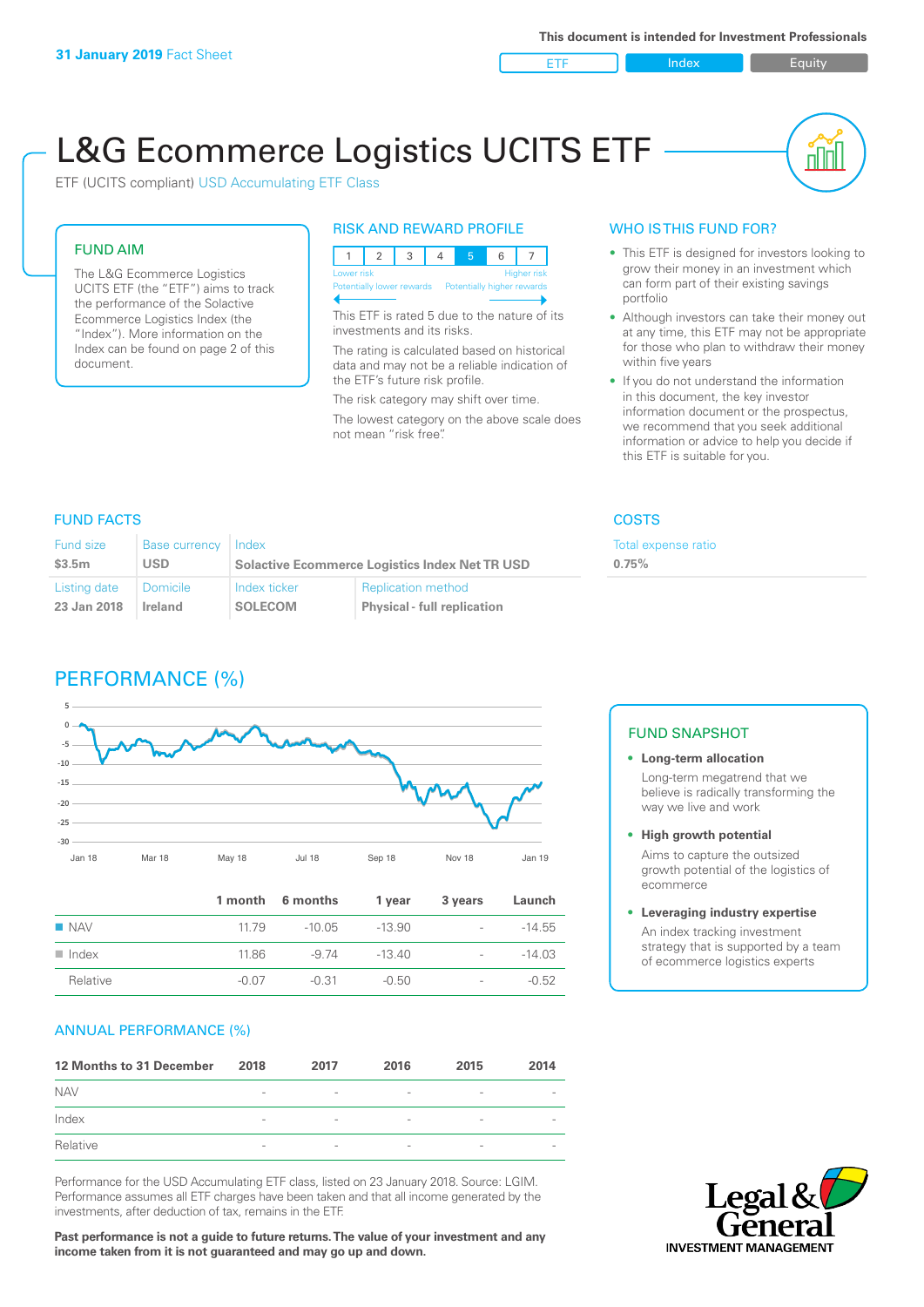### L&G Ecommerce Logistics UCITS ETF

ETF (UCITS compliant) USD Accumulating ETF Class

### INDEX BREAKDOWN

The breakdowns below relate to the Index. The ETF's portfolio may deviate from the below. All data source LGIM unless otherwise stated. Totals may not sum to 100% due to rounding.



#### SECTOR (%)

| $\blacksquare$ Industrials | 54.2 |
|----------------------------|------|
| ■ Consumer Discretionary   | 24.4 |
| Information Technology     | 15.4 |
| $\blacksquare$ Financials  | 3.0  |
| ■ Consumer Staples         | 3.0  |



## CURRENCY (%)

| ■ USD              | 38.4 |
|--------------------|------|
| $\blacksquare$ JPY | 20.2 |
| <b>EUR</b>         | 13.7 |
| CHF                | 6.8  |
| $\blacksquare$ GBP | 6.1  |
| HKD                | 5.8  |
| $K$ KRW            | 3.4  |
| $\blacksquare$ CAD | 2.9  |
| $\blacksquare$ DKK | 2.8  |
|                    |      |

■ Top 10 constituents 35.0% Rest of Index 65.0% No. of constituents in Index 34

### TOP 10 CONSTITUENTS (%)

| Vipshop                  | 4.1 |
|--------------------------|-----|
| Panalpina                | 4.0 |
| Synnex                   | 3.8 |
| Ocado                    | 3.6 |
| Sinotrans                | 3.5 |
| <b>CJ</b> Logistics      | 3.4 |
| Alibaba Group            | 3.3 |
| Logista                  | 3.1 |
| Oracle                   | 3.1 |
| Hitachi Transport System | 31  |
|                          |     |

### INDEX DESCRIPTION

The Index aims to track the performance of a basket of stocks of logistics service providers and technology companies who are engaged in ecommerce.

The Index is comprised of companies which are publically traded on various stock exchanges around the world that provide (i) "logistics" services (i.e. the warehousing of goods or the fulfilment and delivery of goods) or (ii) software solutions to companies that provide logistic services in connection with "ecommerce" (i.e. the buying and selling of goods on the internet). A company is only eligible for inclusion in the Index if (1) it is of a sufficient size (determined by reference to the total market value of the proportion of its shares that are publically traded) and (2) it is sufficiently "liquid" (a measure of how actively its shares are traded on a daily basis).

The universe of companies out of which the Index selection is made is refreshed annually in April. However, the Index is reconstituted semi-annually in April and October in accordance with the full selection criteria and all companies are equally weighted within the Index. On a monthly basis, the weight of each company is assessed and, if any of them exceeds 15% of the Index, the weights of all companies are adjusted so that they are again equally weighted within the Index.

### INVESTMENT MANAGER

GO ETF Solutions LLP is the investment manager for each of the exchange traded funds (ETFs) issued by Legal & General UCITS ETF Plc and is responsible for the day-to-day investment management decisions for this ETF. The team is highly experienced with respect to all aspects relating to the management of an ETF portfolio, including collateral management, OTC swap trading, adherence to UCITS regulations and counterparty exposure and monitoring.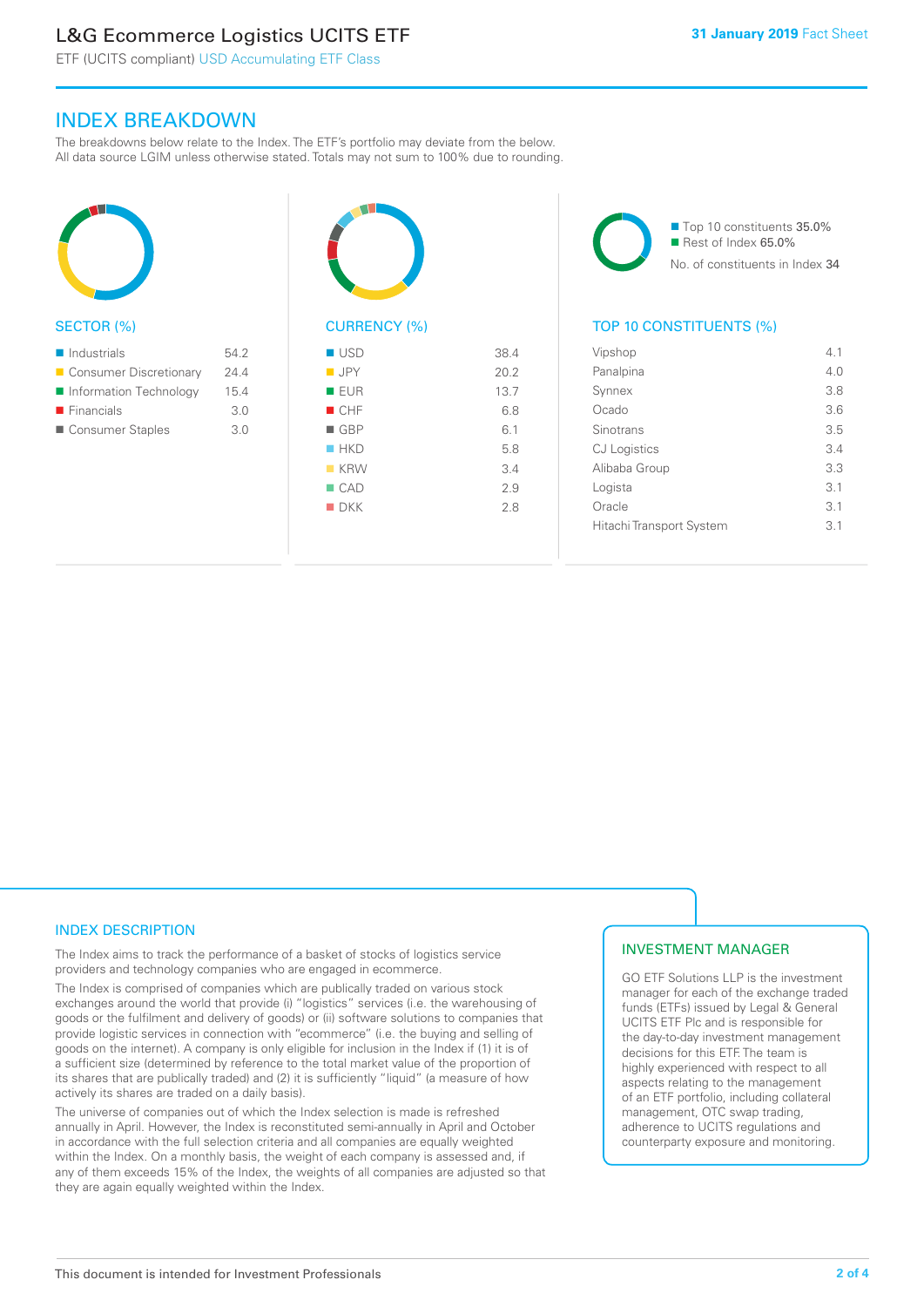### L&G Ecommerce Logistics UCITS ETF

ETF (UCITS compliant) USD Accumulating ETF Class

### KEY RISKS

- An investment in the ETF involves a significant degree of risk. Any decision to invest should be based on the information contained in the relevant prospectus. Prospective investors should obtain their own independent accounting, tax and legal advice and should consult their own professional advisers to ascertain the suitability of the ETF as an investment.
- The value of the shares in the ETF is directly affected by increases and decreases in the value of the Index. Accordingly the value of a share in the ETF may go up or down and a shareholder may lose some or the entire amount invested.
- The ETF's ability to closely track the Index will be affected by its ability to purchase and/or sell the Index constituents and any legal or regulatory restrictions or disruptions affecting them.
- The ETF's ability to closely track the Index will also be affected by transaction costs and taxes incurred when adjusting its investment portfolio generally and/ or to mirror any periodic adjustments to the constituents of the Index. There can be no certainty that ETF shares can always be bought or sold on a stock exchange or that the market price at which the ETF shares may be traded on a stock exchange will reflect the performance of the Index.
- The ETF is subject to the risk that third party service providers (such as a bank entering into swaps with the ETF or the ETF's depositary) may go bankrupt or fail to pay money due to the ETF or return property belonging to the ETF.
- As the Index includes micro, small and medium-sized publicly traded companies, the ETF is subject to the risk that such companies may be more vulnerable to adverse business or economic events and greater and more unpredictable price changes than larger companies or the stock market as a whole.
- Companies that provide logistics services or software solutions to logistic service providers in connection with ecommerce are particularly vulnerable to changes in business cycles and general reductions in consumer spending resulting from recession or other economic factors. Such factors could lead to a decline in the value of the companies represented in the Index and therefore the ETF.

For more in[form](https://www.lgimetf.com/)ation, please refer to the key investor information document on our website ぴ

### TRADING INFORMATION

| <b>Exchange</b>           | <b>Currency ISIN</b> |                      | <b>SEDOL</b>   | <b>Ticker</b> | <b>Bloomberg</b> |
|---------------------------|----------------------|----------------------|----------------|---------------|------------------|
| London Stock Exchange USD |                      | IE00BF0M6N54         | BFOM6N5 ECOM   |               | ECOM I N         |
| London Stock Exchange GBP |                      | IE00BF0M6N54         | <b>BF0M776</b> | <b>FCOG</b>   | FCOG I N         |
| Deutsche Börse            | EUR                  | DE000A2H9VH7 BFMYF87 |                | - ETI H       | ETLH GY          |
| Borsa Italiana            | EUR                  | IE00BF0M6N54         | <b>BF0M787</b> | <b>FCOM</b>   | ECOM IM          |
| <b>NYSE Euronext</b>      | <b>FUR</b>           | IF00BF0M6N54         | BF0M7B0        | <b>FCOM</b>   | FCOM NA          |

The currency shown is the trading currency of the listing.



### SPOTLIGHT ON LEGAL & GENERAL INVESTMENT MANAGEMENT

We are one of Europe's largest asset managers and a major global investor, with assets under management of £984.8 billion (as at 30 June 2018). We work with a wide range of global clients, including pension schemes, sovereign wealth funds, fund distributors and retail investors.

Assets under management include derivative positions and assets managed by LGIMA, an SEC Registered Investment Advisor.

### COUNTRY REGISTRATION



### TO FIND OUT MORE

Visit **lgimetf.com**



#### **Index Disclaimer**

The L&G Ecommerce Logistics UCITS ETF (the "ETF") is not sponsored, promoted, sold or supported by Solactive AG. Nor does Solactive AG offer any express or implicit guarantee or assurance either with regard to the results of using the Index and/or Index trade mark or the Index price, at any time or in any other respect.

The Solactive eCommerce Logistics Index Net Total Return (the "Index") is calculated and published by Solactive AG. Solactive AG uses its best efforts to ensure that the Index is calculated correctly. Irrespective of its obligations towards Legal & General UCITS ETF Plc, Solactive AG has no obligation to point out errors in the Index to third parties including, but not limited to, investors and/or financial intermediaries of the ETF. Solactive AG does not guarantee the accuracy and/or the completeness of the Index or any related data, and shall not have any liability for any errors, omissions or interruptions therein.

Neither publication of the Index by Solactive AG, nor the licensing of the Index or Index trade mark, for the purpose of use in connection with the ETF, constitutes a recommendation by Solactive AG to invest capital in said ETF nor does it, in any way, represent an assurance or opinion of Solactive AG with regard to any investment in this ETF. In no event shall Solactive AG have any liability for any lost profits or indirect, punitive, special or consequential damages or losses, even if notified of the possibility thereof.